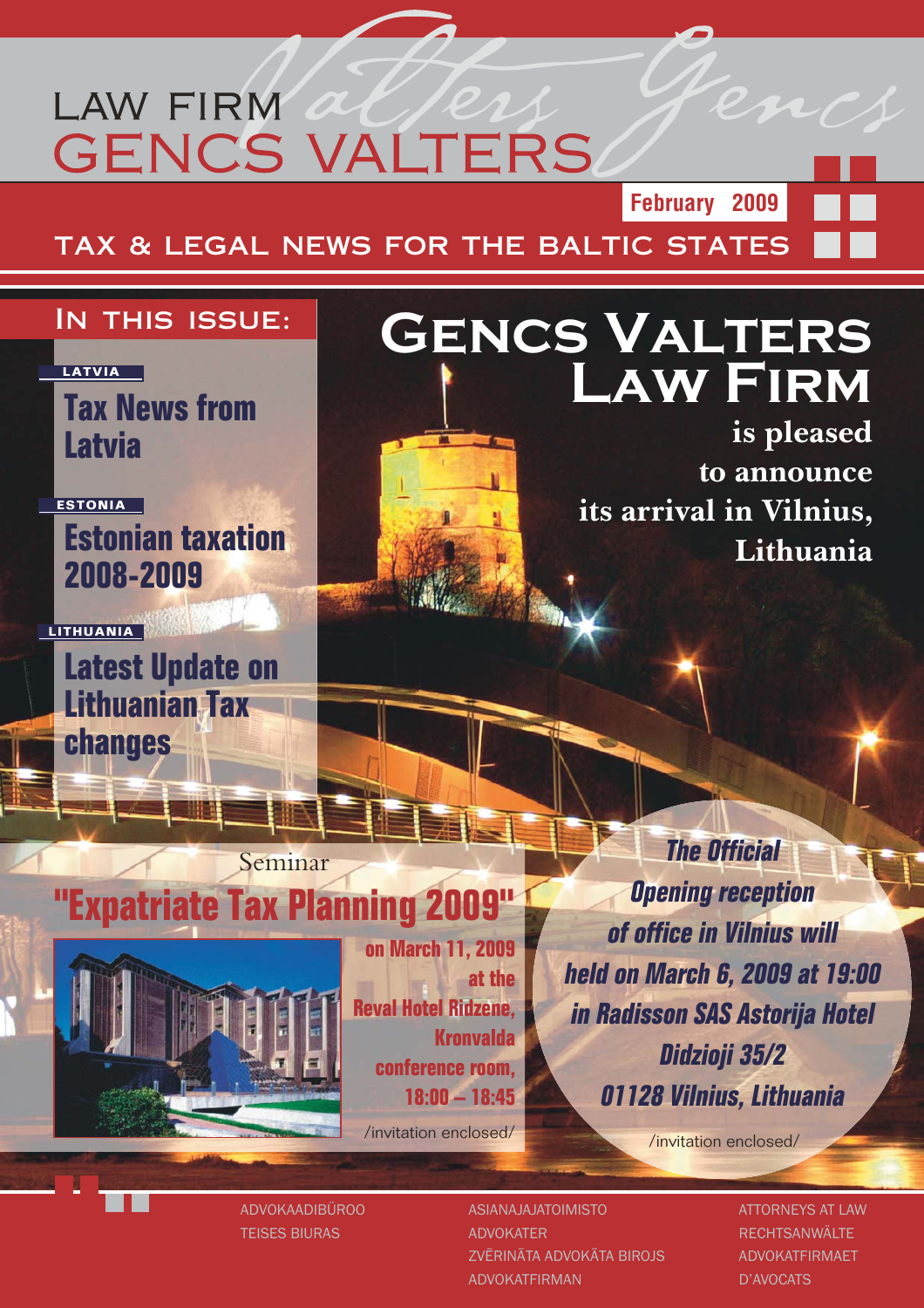## **Changes in Latvian tax system Changes in Latvian tax system**

Due to slowdown of Latvian economy, especially in banking, construction and retail sectors, the Government of Latvia has drafted stabilization and growth rehabilitation program for Latvian economy. The program, which included several changes in the tax laws were submitted to the Parliament on the 10<sup>th</sup> of December in a package with the changes of the budget for year 2009. In accordance with the said, during the Parliament session on the 12th of December, relevant changes regarding VAT, excise and personal income taxation were swiftly passed. Below are stated the main

alterations.



### VAT

The most important changes have been adopted regarding VAT rates, thus in the law *"*On Value-Added Tax" stating that as of January 1, 2009, general VAT rate will be applied in amount of 21% thereby changing the current historical 18% rate which was in force since 1995. At the same time changes have been made regarding reduced 5% VAT – it has been doubled to 10%.

However, for several reduced 5% VAT positions as of January 1, 2009, general VAT will be applied in amount of 21%. Hence general VAT regulation *inter alia* will be applied on supplies of water in a centralised water supply system, sewerage services, collection, conveyance and disposal services for municipal waste, funeral services, supply of books and cartographic publications, subscriptions to commercial television and radio and newspapers, journals, bulletins and other periodicals. Except newspapers, journals, bulletins and other periodicals for which the transitional period has been determined until January 1, 2010 (applying reduced VAT in amount of 10%), for other positions VAT rate in amount of 21% will entry on force as of January 1, 2009.

### Excise tax

Notwithstanding the changes in the law *"*On Value-Added Tax", several elaborations were passed in the law "On Excise Tax" thus changing relevant excise tax positions. For instance, for soft drinks the excise tax will be applied in amount of 4 LVL (approx. ~ 5,6 EUR) per 100 litres (instead of 2 LVL (approx.  $\sim$  2.8 EUR), for coffee the excise tax will be applied in amount of 100 LVL (approx. ~ 143 EUR) per 100 kilograms (instead of 50 LVL (approx.  $\sim$  71,5 EUR). The excise tax has been increased for alcoholic drinks either – for beer the excise tax has

been stated in amount of 4 LVL (approx.  $\sim$  5.6 EUR) per 100 litres (instead of 2 LVL (approx. ~ 2,8 EUR) to), for wine and other fermented drinks – in amount of 40 LVL (approx. ~ 57 EUR) per 100 litres (instead of 30 LVL (approx. ~ 43 EUR), for other alcoholic beverages – in amount of 825 LVL (approx. ~ 1178 EUR) per 100 litres absolute alcohol (instead of 705 LVL (approx. ~ 1007 EUR). Similarly the changes in the excise taxation has been applied to diesel and petrol-oil, establishing the excise tax in amount of 234 LVL (approx. ~ 334 EUR) per 1000 litres (instead of 193 LVL (approx. ~ 275 EUR), to petrol that does not contain lead, establishing the excise tax in amount of 269 LVL (approx. ~ 384 EUR) per 1000 litres (instead of 228 LVL (approx.  $\sim$  325 EUR) and to petrol that contain lead – in amount of 300 LVL (approx. ~ 428 EUR) per 1000 litres (instead of 297 LVL (approx.  $\sim$  424 EUR).

Above mentioned changes entred into force as of January 1, 2009.

## Personal income tax

Regarding personal income taxation, there have been transformed rules in the law "On Personal Income Tax", stating that the personal income tax rate will be applied in amount of 23%, instead of current 25% rate. Similarly to the other above mentioned taxation changes reduced personal income tax will entry on force as of January 1, 2009.

It is believable that given changes is not the last instrument in a way to put more tax burden on consumption from the one hand, and to reduce tax expenses for employers from the other hand. However, it is unpredictable to foreseen what consequences will cause these changes that may pretend to be called as the most unexpected and the most rapidly passed during the last 15 years.

## ---------------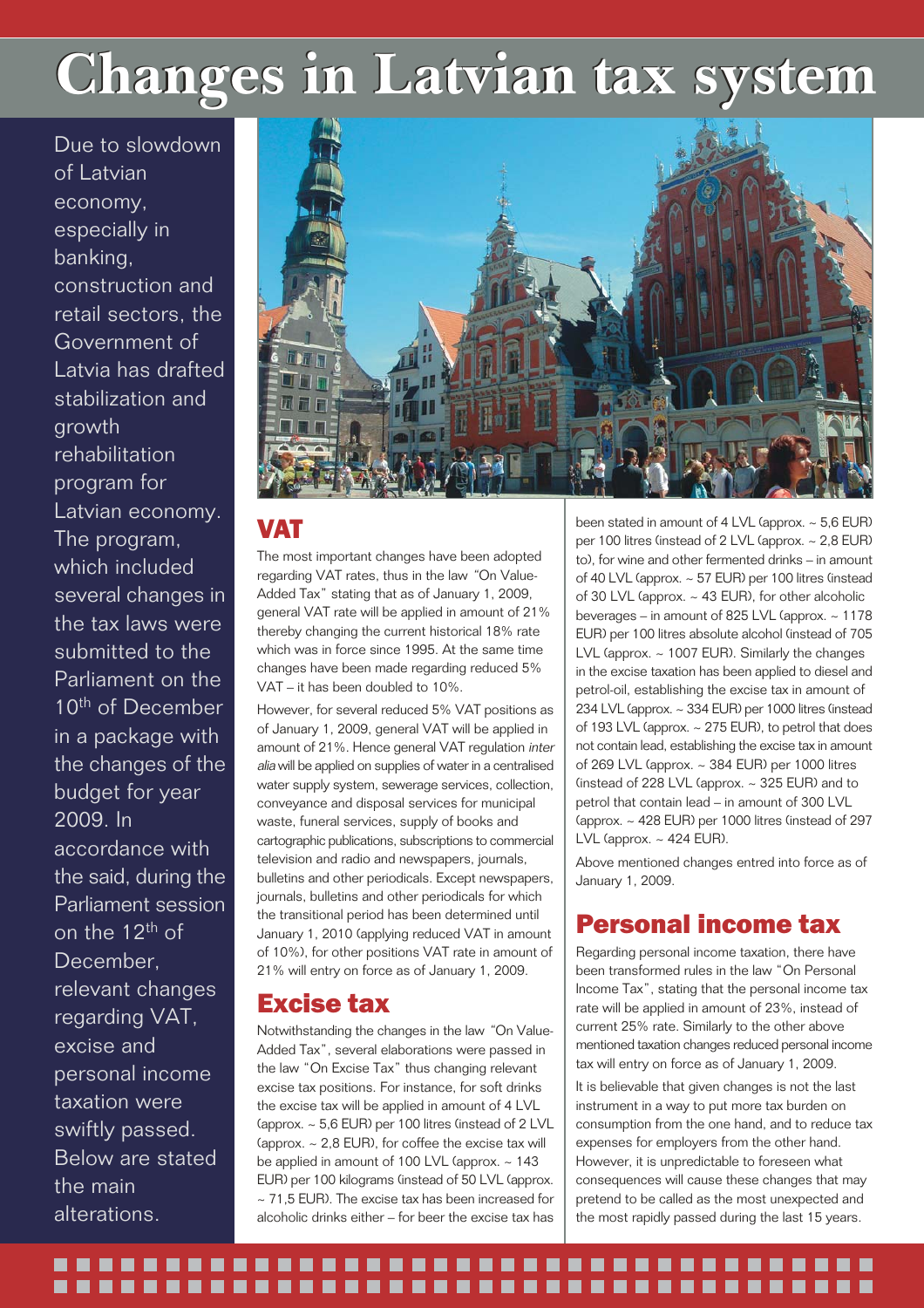## *Personal Income Tax*

**• Finally there have been made amendments** in the law "On Personal Income Tax" in respect of a withholding tax from dividends paid to residents of other EU or EEA Member States. Previously this law created an uncertainty among taxpayers whether a tax shall be or shall be not withhold form dividends paid to individuals – residents of other EU or EEA Member States. The European Commission even initiated an infringement procedure, but the government`s position was that there is no withholding tax to such dividends and it is just a problem of ambiguous wording of the law. However, with those amendments in the law the wording of the law is improved and now it is clear that there is no withholding tax from dividends paid to residents of other EU or EEA Member States except those dividends which are paid by companies – residents of Latvia which are not corporate income tax payers or are using any corporate income tax relief.

**IF In order to try to slow down the real estate** market in Latvia in May 2007 there were made amendments in respect of non-taxable income. At that time the law provided that the income from alienation of the real estate which has been in person`s possession less than 12 months is non-taxable but then in May 2007 it was decided that there shall be introduced some restrictions which could help to slow down real estate market. Therefore this exemption was abolished and instead of that it was settled that income from alienation of the real estate will be not taxable if it would have been in person`s possession more than 60 months and last 12 months have been the person`s registered place of living. In all other case the income from alienation of the real estate was settled as taxable income.

However in November 2008 this abovementioned restriction has been abolished and the old rules about 12 months have been introduced back into the law.

In addition to this it has been also provided that the interest rate paid for mortgage in order to obtain this real estate may be deducted from taxable income, previously it was not allowed.

**• The new amendments also provide that if** the taxpayer receives an income from abroad where the taxation period is different than in Latvia then such taxpayer is allowed to submit a tax return within 2 month from the date when the tax return shall be submitted in the respective foreign country. Generally in Latvia the tax return shall be submitted till  $1^*$  of April.

### *Corporate Income Tax*

With an aim to create an incentive for owners of companies not to distribute profits by paying dividends but instead of it to invest in the development of company by increasing equity there are introduced amendments in the law "On Corporate Income Tax" which will provide that in order to facilitate such behaviour it will be allowed to reduce taxable income for the amount which is calculated by multiplying undistributed profit in the pre-taxation period with average interest rate of the taxation period settled by the Latvijas Banka (Central Bank of Latvia) for credits issued to non-financial companies. It will be applied to the profit gained after  $1^{\text{st}}$  January 2009.

## **Capital taxation in Latvia – update** -------------------------

At the end of November there have been made number of amendments in regard to personal income tax and corporate income tax.



- With an aim to facilitate the investment into the assets of company it is settled that the taxable income may be reduced by such income which is gained from alienation of the asset if within 12 months before or after the alienation date functionally similar asset is acquired. This tax relief will be not applied to art works, antiques, jewelleries, cars, water vehicles, aircrafts, motorcycles etc.
- The loss carry forward period from five years have been extended to eight years. However, it will be done gradually. In 2009 it will six years, in 2009 seven years but eight year period will come into force on  $1<sup>st</sup>$  January 2010.
- With an aim to stimulate air companies to renew and to enlarge the lease of aircrafts used in the international air traffic it is settled that payments to non-resident for the use of aircraft used in the international traffic will be not considered as royalties or lease and the withholding tax will be not applied.

It shall be noted that on  $12<sup>th</sup>$  of December 2008 the Parliament together with Economic Stabilisation Plan has approved also new and very crucial amendments in the tax area, especially regarding value added tax and personal income tax. As soon as the final wording of those amendments will be published we will inform you.

### .................................. .....................................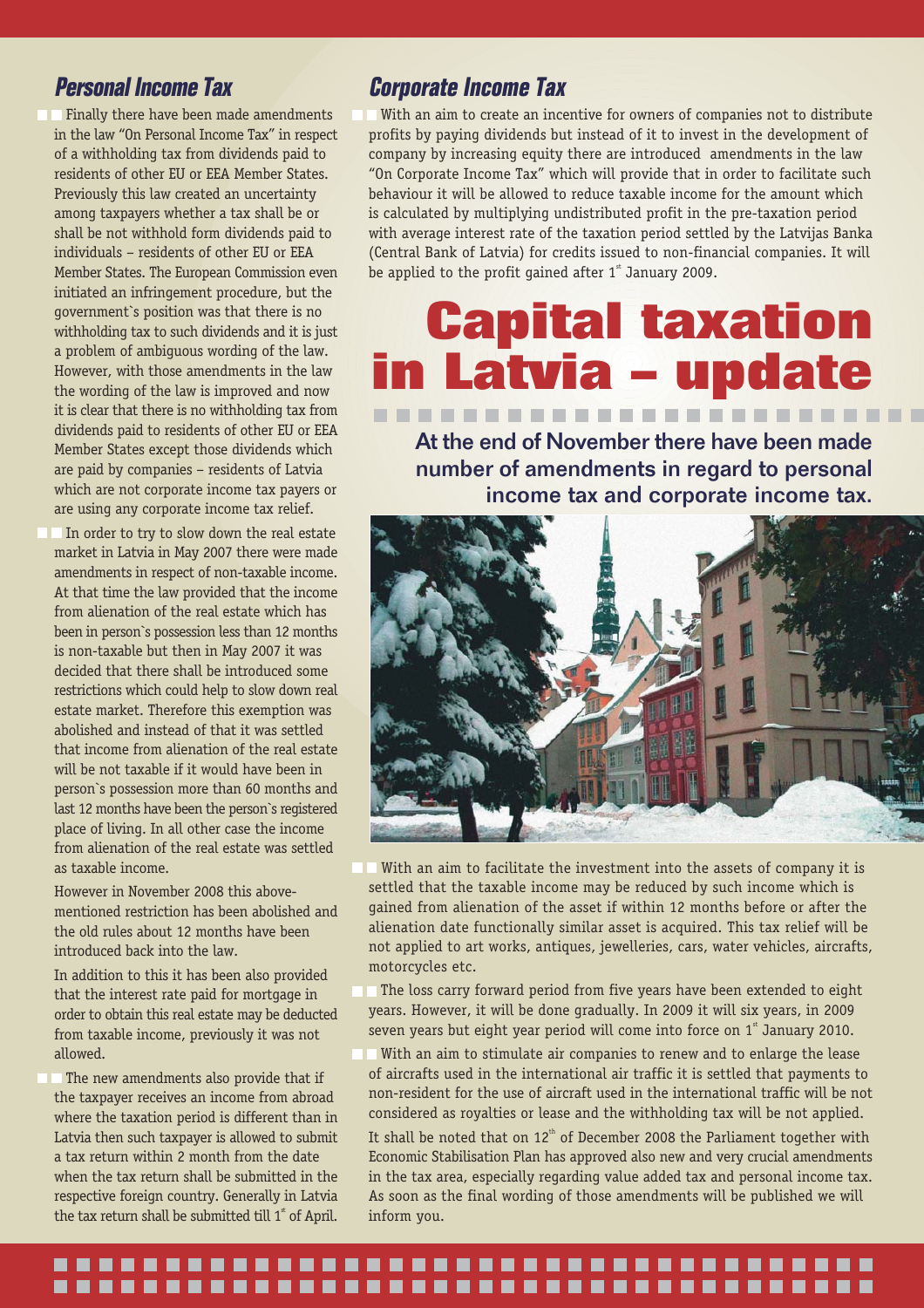# Most recent tax Most recent tax amendments amendments in Estonia in Estonia



### **VAT**

Difficult financial situation of the state forced the government not only to relinquish the promised income tax reduction, but also raise the VAT of several products and services that in the past have been subject to reduced VAT taxation. VAT was raised from 5% to 9% on books and work exercise-books used as learning materials, periodic publications, accommodation services as well as medicinal products, contraceptive preparations, sanitary and toiletry products, and medical equipment or medical devices intended for the personal use of disabled persons within framework of the Social Welfare.

A lot more drastic is considered a raise from 5% to 18% regarding handling of hazardous waste, funeral items and services and organization of concerts and performances on the territory of Estonia. The latter one caused an especially strong criticism as while Estonian citizen will be deprived from the major part of entertainment (which shall most probably be relocated to Latvia and Lithuania) the companies responsible for organization will have to fight for survival under occurring tax pressure.

## **Income tax**

It was finally confirmed on the  $12<sup>th</sup>$ of December that the annually planned reducing of the income tax shall amended. The new legislation applicable from the first of January 2009 set out following personal and corporate income taxation rates:

n a

Personal - 21% during 2009, 20% during 2010, 19% during 2011 beginning from 2012 18%

Corporate - 26,58% (21/0,79) during 2009, 25% (20/0,80) during 2010, 23,46% (19/0,81) during 2011, beginning from 2012 (18/0,82) 21,95%

An interesting turn took the intension to introduce the requirement of corporate income tax advance payments calculated on the basis of taxable incomes from three previous years. The original plan to implement the mentioned system has by the time of writing this been abolished in its entirety due to arising legal contradictions.

## **State fees**

Finally it is definitely worth noticing that in order to cover constantly growing budgetary deficiencies state fees regarding Traffic Register procedures have been raised. Onetime fee amounts have been increased 50% in overage whereas for example raise of vehicle registration fee reached 90%. Yet the raise can be considered somewhat expected and proportional bearing in mind the approaching introduction of car tax.

### -----------------------.....................................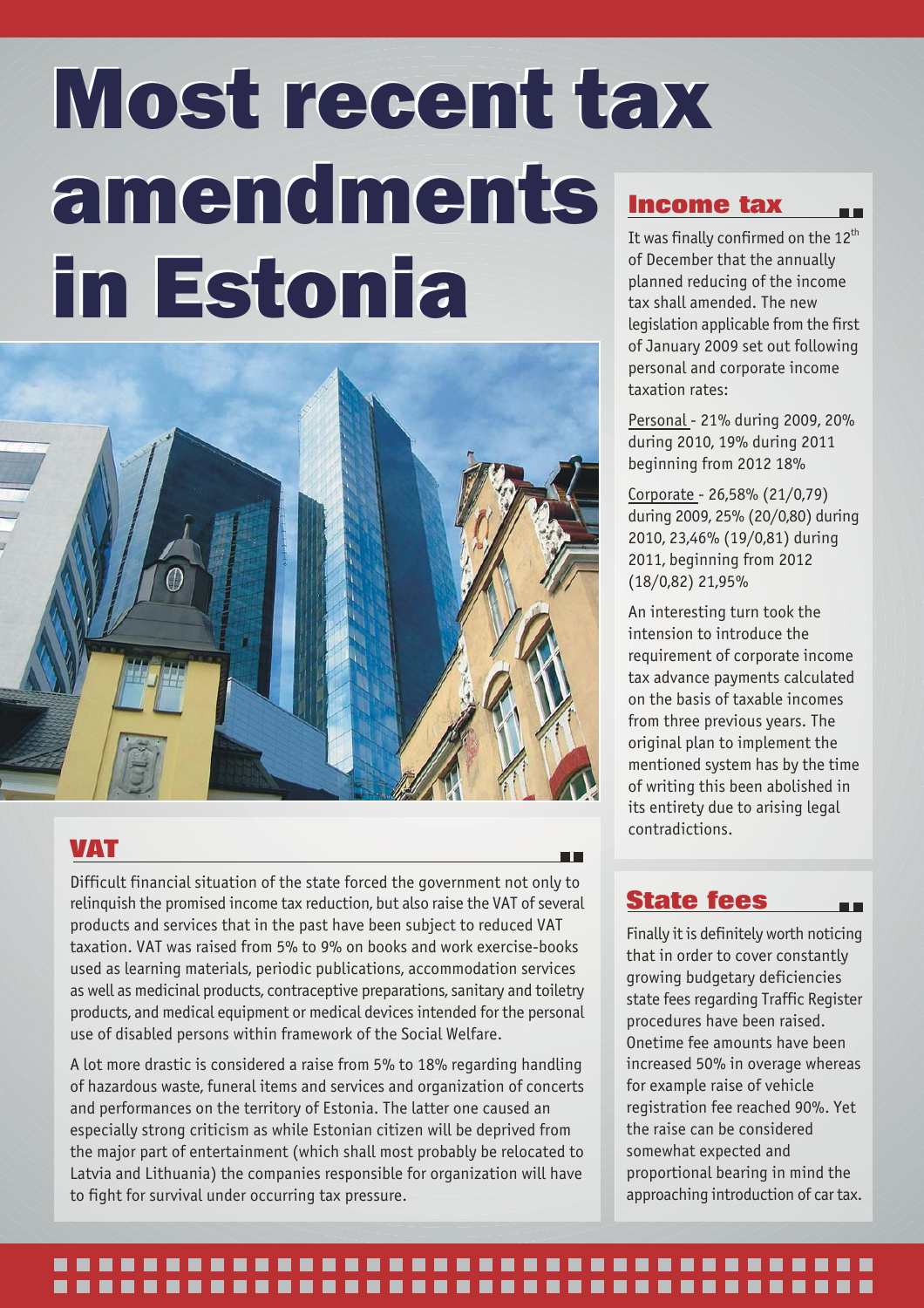![](_page_4_Picture_0.jpeg)

## *Problematic rise of land tax*

One of the most significant and definitely most debated amendments implemented in 2008 included raise of the land tax in Tallinn municipality. In order to comprehend the matter, one should be aware of that the land tax in Estonia is the only major tax under the influence of municipalities, which have a relative autonomy to decide over the rates of taxation. The rates of the land tax are set by the Parliament within the range of 0.5-2.5% from the assessed value of the land. The rate in Tallinn municipality was raised on the first of January 2008 from moderate 0.6% to somewhat drastic 1.5% causing a hurricane of protests, opinions and media publicity.

Such a progression hit particularly hard on low income and retired citizen living in highly valued residential areas, who were suddenly faced with almost tripled

annual tax invoices. The land tax exempt regarding retirees was raised respectively to an annual amount of 700 EEK, but that only in case the land owner posses over 200m2 of estate. Thus some of the senior citizen living in 65m2 flats in the central Tallinn experienced a sudden shock being forced to pay 3000 EEK compared to 1320 EEK in 2007.

The Social Democrat party with its head and the mayor of Tallinn Edgar Savisaar met waves of criticism towards their land tax resolution. Estonian Central Homeowners' organization has turned to administrative court in order to determine the legality of land tax decision and its accordance with Estonian constitution, whereas in the beginning of May the intensions to apply with this question to Estonian Chancellor of Justice were confirmed. Secretary-General of the organization, Taavi Madiberk, provided that they

support the idea that every state shall in any case be able to finance itself, but hurried to emphasize that the means of such financing should not deprive citizen form their constitutional rights of ownership, especially not to force them to give up crucial home property.

The resolution has without a doubt cast a shadow on constantly weakening Social Democrats' authority, who have difficulties with shifting the blame. Savisaar asserted that he would be ready to relinquish the rise if the Reform Party would in their turn give up the rise of alcohol and petrol duties as well as VAT rates. Definitely worth to mention is the exclamation of the Prime Minister and the leader of the of Social Democrats' nemesis Andrus Ansip who, in his typical annoyed manner, put the blame on Tallinn municipality citizen for electing an improper town council.

*next page* 

#### ---------...........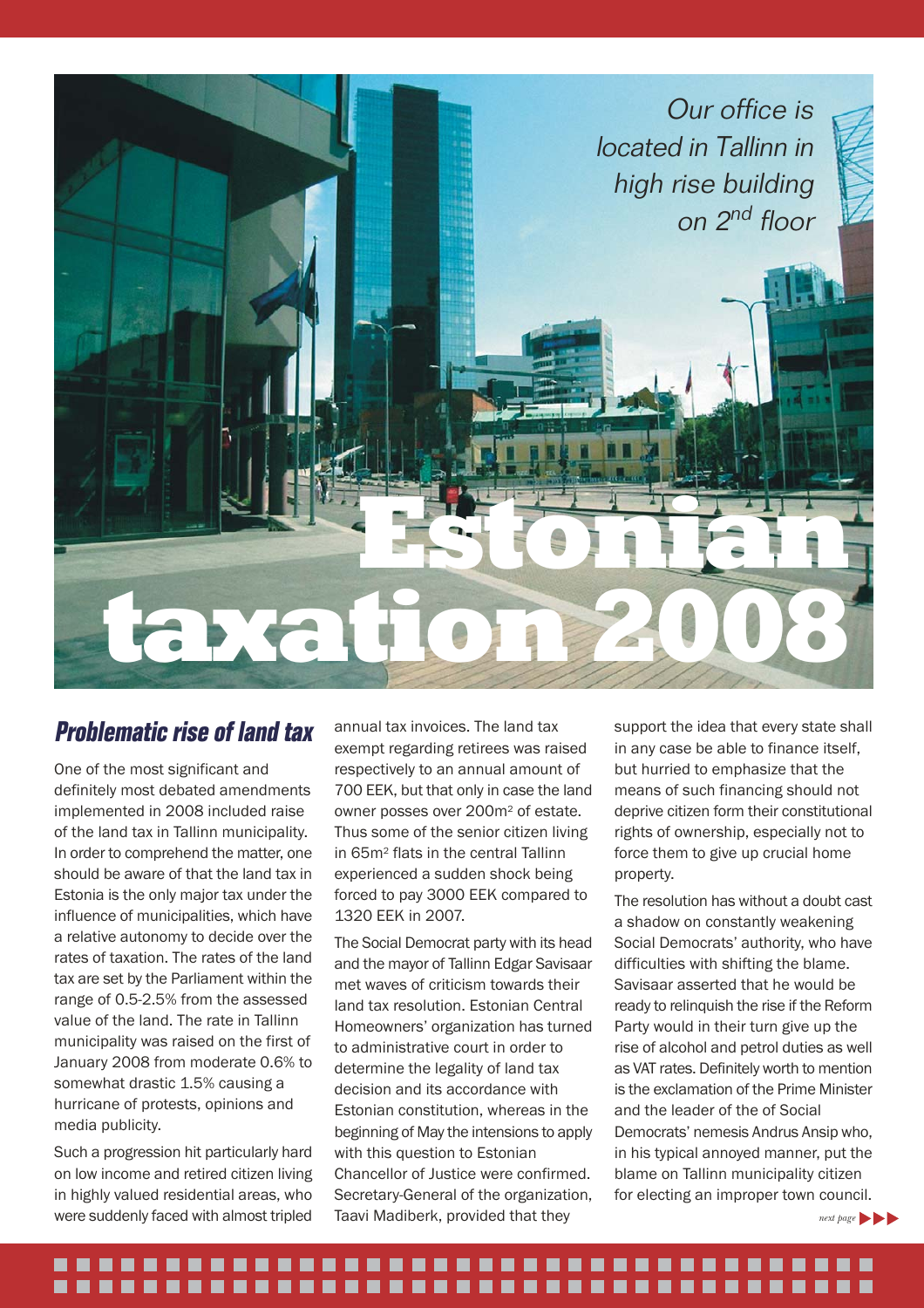## *Cars' enthusiasts, beware!*

Another issue that brought along an amount of controversy was Social Democrats' launching of the proposal for introduction of a car tax in Estonia. This initiation announced in the beginning of May was, according to Estonian Taxpayers Association, considered almost as cynical and careless as previously mentioned rise of the land tax in Tallinn. In addition to that the coalition of Social Democrat

As any other matter among recent financial decision, the car tax has also a political battle background. The car tax may from some perspective be seen as a Social Democrats' response to Reform Party's intensions to increase the excise tax on fuel in order to reduce consumption and thus pollution. Not completely surprisingly the plan has been by opposed by Social Democrats and one third of IRL coalition. Besides political opposition, Lasse Lehis, the head of the Estonian Taxpayers

*Observing the matter it is important to notice that Estonia and Lithuania are currently the only countries in Europe that do not have a car tax.*

party, Reform Party and IRL initiated the plan to double the fringe benefit rate which is paid by companies for corporate cars being used for private purposes. The cars subject to tax would be those generating power over 139kW and the monthly tax rate would amount roughly 2000-5000 EEK. Very few concrete statements have since then been provided, but even though the Minister of Finance of Estonia Ivari Padar claims nothing has been finalized, the general expectations have turned to face the fact that there will be a CO2-based car tax introduced in Estonia in 2009.

Observing the matter it is important to notice that Estonia and Lithuania are currently the only countries in Europe that do not have a car tax. Thus it may definitely seem an inevitable idea during the times of transnational crisis to start thinking about consequences of pollution while filling the gapes of deficient state budget. Quite optimistic calculations expect in accordance with different sources the amount between 600 mln and 1 bln EEK to be collected by the state.

Association, provided some harsh criticism towards car tax mentioning the fair treatment of all taxpayers and denial of double-taxation as well asserted that people will simply start registering cars in the neighboring countries. Finally worth noticing are the results of research of Tallinn's paper Pealinn showing that 65.5% of the respondents were against the implementation whereas 52% of them were completely reluctant.

## *Amendments within corporate income taxation from 2009*

Estonian Parliament has recently passed several amendments to the corporate income tax which shall be applicable from the 1st of January 2009. Reflected in the Law on Changing the Income Tax Act (RTI, 16.04.2008, 17, 119), the latest modification shall target first of all at the compliance with the Council Parent-Subsidiary Directive (90/435/EEC). Before joining the EU in 2004 Estonian legislation was considered to be in

breach of the article 5 of the Directive, as income tax payable on profit distributions constituted a withholding tax. Despite several confusing judgments of the European Court of Justice and initially unnecessary nature of introduced amendments, the result of innovations shall remain and withholding tax with regard to dividend distribution shall be abolished.

Besides changes considering application of withholding tax there are several other areas in corporate taxation that shall alter their appearance in January 2009. Yet here it would be quite appropriate to pinpoint the fact that the core of the system where the profits are subject to taxation only upon their distribution shall remain. Period of the taxation on the other hand shall be extended from the current period of one month to more widely acceptable annual taxation.

Among other noteworthy amendments, the changes regarding taxation of liquidation incomes, payments made for redemption and return of shares as well as capital reductions will take place. Such incomes that are currently subject to personal income tax shall be treated as dividends or any other profit distribution and shall thus be taxed on the corporate level. Tax exempts shall be granted to the excess of the amount of previous monetary and non-monetary contributions to the equity of the company. The amendment was considered necessary in order to eliminate less favorable position of permanent establishments of foreign companies. Shareholders' double tax relief will be provided.

Furthermore, new corporate tax legislation will include the requirements of advance payments calculated on the basis of taxable incomes from three previous years. Such advance payments shall take place twice a year. Upon filing of a tax return the advance payments will be credited against the tax liability. It is also important to observe that during the period of 2009- 2012 specific transitional provisions shall be applied. **The Co** 

### ......................................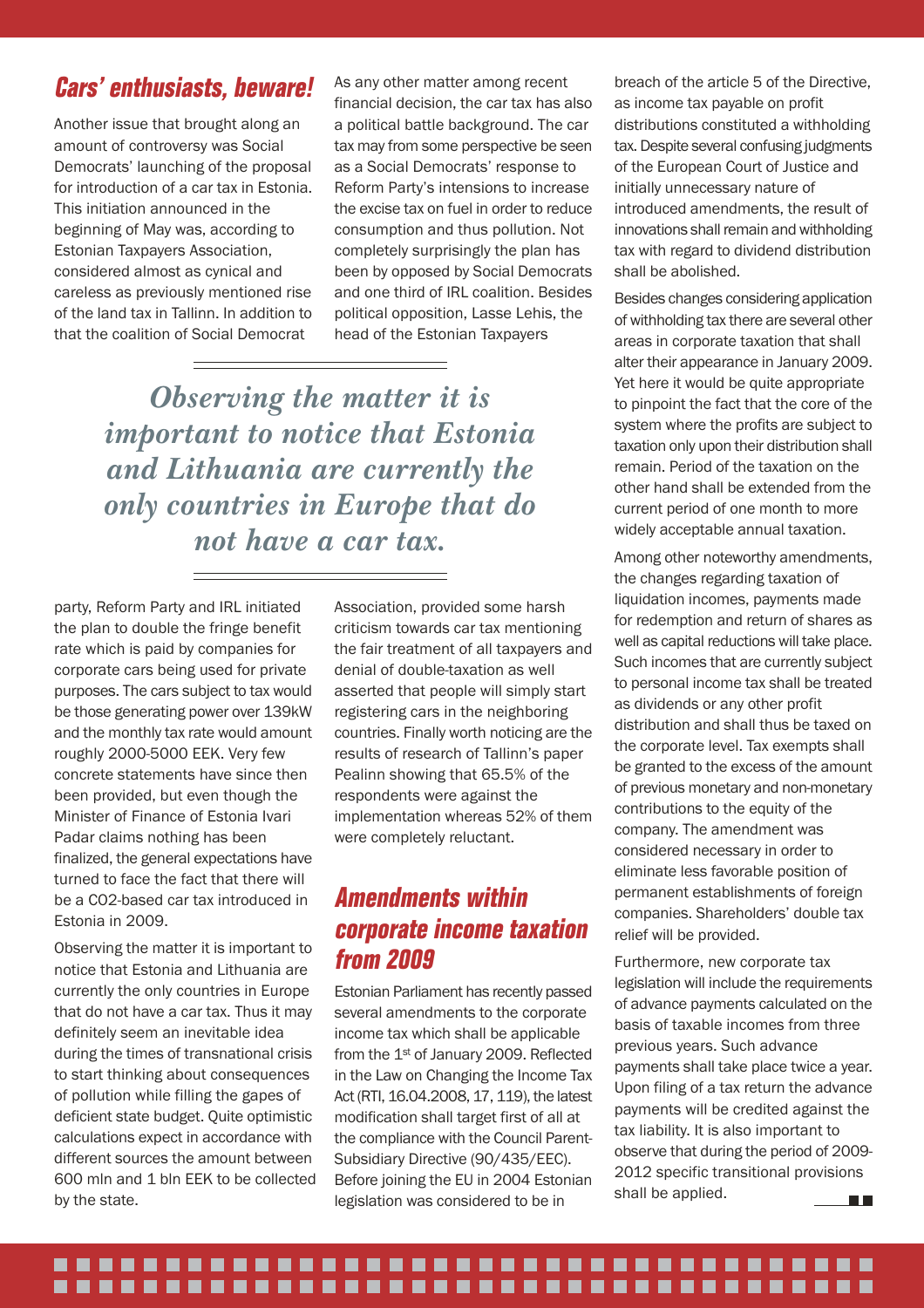## Latest Update on Lithuanian Tax changes

![](_page_6_Picture_1.jpeg)

## Profit tax

As of January  $1^{\text{st}}$ , 2009 profit tax for companies has been increased to 20%.

However, 50% of reinvested profits shall not be taxed. The companies will be allowed to invest non-taxed profit into longterm assets for production of new products or services, increase of capacity, implementation of new processes and technologies. Investments into replacement of production assets with new similar assets shall not be deemed as investment project.

## Tax on dividends

20% rate shall also be applied as tax on dividends. Furthermore use of certain exemptions (no tax on dividends when the shareholder has been controlling more than 10% in the company for more than 12 months) shall be limited. The exemption shall not be applied to dividends from companies that have enjoyed 0% rate on profits or other profit tax benefits.

Since any personal income by residents will be taxed by additional  $6\%$  healthcare insurance tax from  $1<sup>st</sup>$  of January - residents shall pay 26% total tax on dividends.

## VAT

Since start of 2009, value added tax rate has been increased from 18% to 19%. Also preferential rates (5%) for all product groups have been cancelled except for books and non-periodic informational publications (for which it has been raised to 9%). Preferential rate for compensated medicaments and heating shall apply until July and September 2009 respectively.

Preferential VAT rate of 5% for publications (newspapers, magazines) has been cancelled and normal rate of 19% shall apply. However, subscriptions made until beginning of 2009 shall be taxed by old 5% rate.

## Personal income tax

Since  $1<sup>s</sup>$  of January, personal income tax rate has been reduced by 3 percentage points to 21%. This rate shall include 6% healthcare insurance tax – without it personal income tax would be 15%. Previously this tax has not been specified separately.

As before, income from transfer of property shall not be taxed if the property has been held for more than 3 years. Income from sold property shall also not be taxed if a person has lived in it for more than 2 years. If the person has lived less than two years in the property, but the person shall use sale proceeds to acquire new property for living during one year, sale income shall not be taxed.

Most personal income tax exemptions have also been cancelled. It will no longer be possible to use exemptions on interest for acquired real estate, acquired computers and education fees (for second higher degree). Exemption for loan interest on acquired real estate shall continue to apply for loans taken before 2009, however for only one property.

Calculation of non-taxable income amount has also been changed. For persons with income not exceeding 800 Litas per month non-taxable amount shall be 470 Litas. If income exceeds 800 LTL, non-taxable amount shall be decreased by 20LTL for every 100LTL above the 800LTL, meaning that for persons earning more than 3150 Litas per month, non-taxable amount shall not be applied.

## Social insurance tax

From the start of 2009, the list of income taxed by social insurance tax has been extended. This tax shall be applied to royalties, remuneration of sportsmen and artists. However rates for these persons shall increase gradually – they will pay reduced rates in 2009 and 2010, while full rates shall apply in 2011. In 2009, for royalties the employer will have to transfer additional 7% to state insurance and the employee an additional 1%.

## .................. ...................................